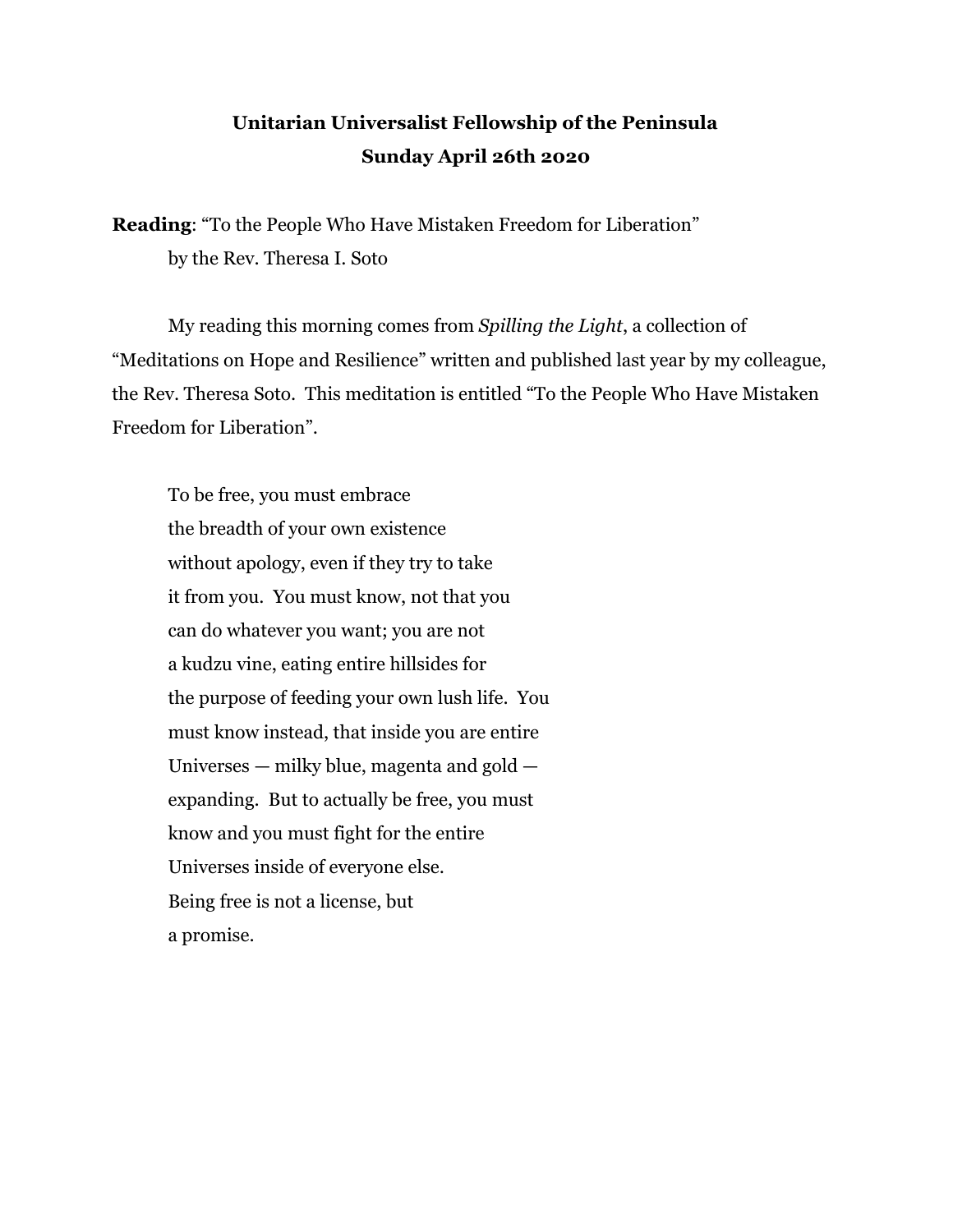**Sermon:** "Freedom: From, For or With?"

Before I begin my sermon, I need to make a brief Public Service Announcement, as follows.

The makers of Clorox, Lysol and other household cleaners do not recommend injecting their products into your body. They do not recommend gargling with bleach, nor should any disinfectant be administered internally, whether by ingestion or by any other means. Of course, these manufacturers do not wish to infringe upon your constitutional right to do or say stupid things, so you are free to inject yourself with disinfectant or eat Tide Pods if that's what you really want to do.

(Seriously, though, please don't do those things!)

We have a complicated relationship with freedom in this country. A few years ago, there was one night when it sounded like one helicopter after another came flying overhead, or maybe it was the same helicopter doing dozens of sky-donuts above our neighborhood. It started mid-evening and continued well after midnight, and at times it was so loud that it was setting off car alarms. Inevitably, people posted about it on Facebook, some wondering what was going on, others complaining about this extended disturbance. Some people responded to the complaints in particular by saying that the helicopter activity was part of US military preparedness, so nobody had the right to complain about it. The irony, of course, is that the freedoms that such preparedness is intended to protect includes the freedom to complain about it, as well as the freedom to criticize those who complain.

As we generally use the word, freedom means a lack of external constraint. It is freedom *from* something that otherwise would hold us back. For example, two of the Four Freedoms of which President Franklin D. Roosevelt spoke about in 1941, and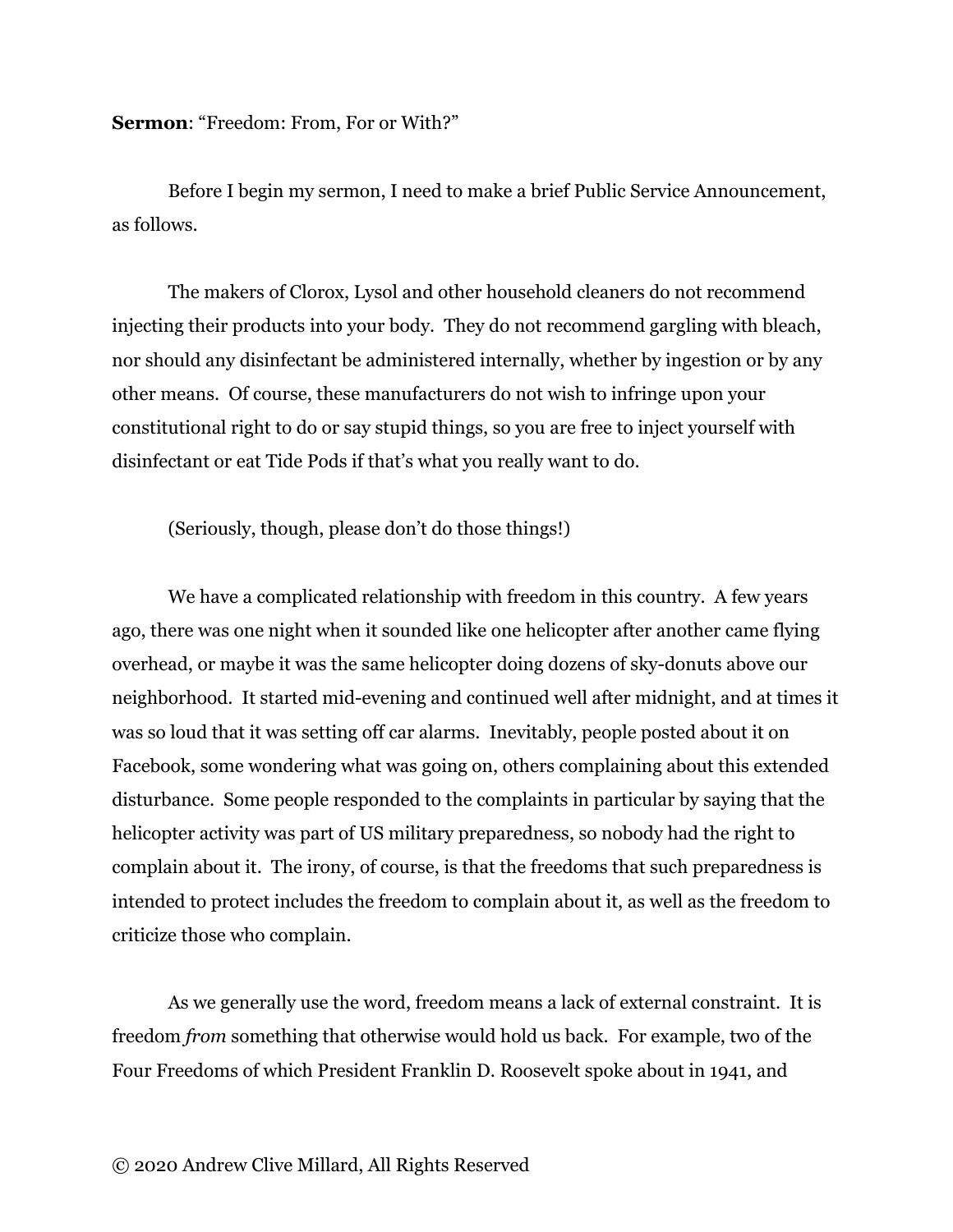which Norman Rockwell subsequently illustrated, are Freedom from Want and Freedom from Fear. These, Roosevelt explained, required an international community and economic system that would afford every citizen a healthy and peaceful life by ending both poverty and privilege and removing the threat of war.

Of course, in the absence of such a utopia, not everyone experiences such freedom *from* external constraints in the same way.

There's a three-stage exercise I've run with different groups in which I ask each of the participants to consider their various physical characteristics, like eye color or height. These are the features that define them, at least as far as other people experience them, and once the participants have made a list of their own characteristics, I ask them to sort them into one of three categories: Which of the characteristics give them an advantage in our society? Which of the characteristics put them at a disadvantage? And which don't make a difference? Finally, I have the participants compare their lists of characteristics, and if someone else mentions one they don't already have listed, then they put that in the appropriate category for themselves.

What I've found, in all the times I've run it, is that when it comes to the final stage of the exercise, most participants are more likely to be adding characteristics that turn out to benefit them, rather than any that put them at a disadvantage. Or, to put it another way, they're more likely to have already listed the characteristics that disadvantage them, because they're aware of them.

In many groups, particularly if they're UUs, most participants will have listed the more obvious characteristics, like gender and race, but there are other characteristics that are often only listed by those who are disadvantaged by them, such as an accent, visible tattoos or piercings, or hair length. So if you're a Southerner in the North, or a Northerner in the South, or if you're a man with long hair or a woman with short hair,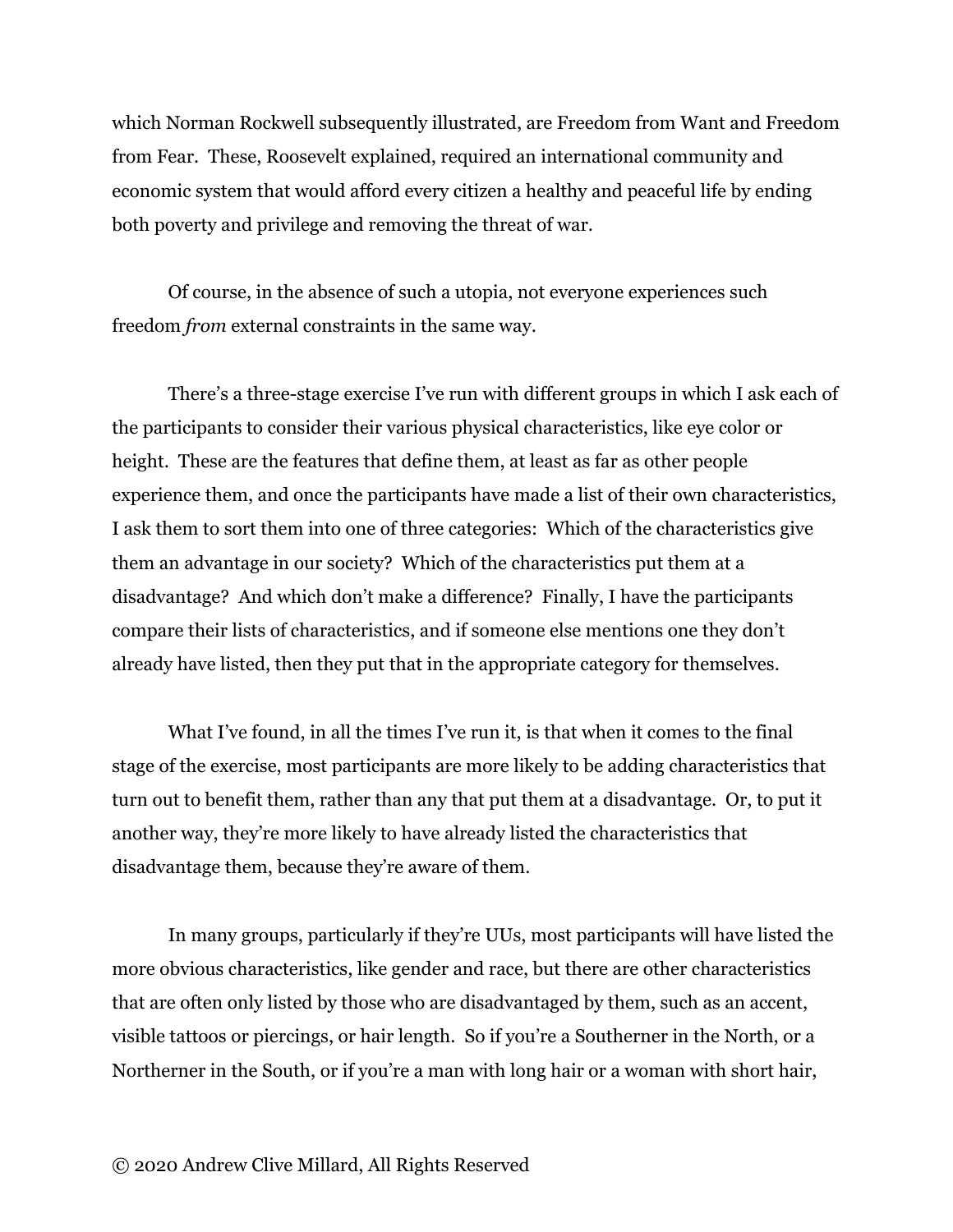you might be aware that people treat you differently, but if your accent matches where you live or your hair length conforms to gender norms, then you might not even think of those as characteristics that define you.

In other words, freedom *from* depends on how we, as individuals, fit into the ways that society has decided, in advance, to judge us. Freedom *from* is not equal. And if freedom is defined as freedom *from* , and if we're more likely to be aware of that freedom when we don't have it than when we do, do any of us actually know how it would feel to be free?

Now there's another way to talk about freedom, and that's as freedom *for* . This answers the question of what it is that our freedom lets us do, of what it is that we can do with our liberty.

The other two of Roosevelt's Four Freedoms represent such liberties, namely Freedom of Speech and Freedom of Worship. Roosevelt didn't say much about these, perhaps because they're arguably covered by the First Amendment, but Rockwell did a lot to illustrate them. In his "Freedom of Speech", Rockwell shows someone speaking at a town meeting, apparently expressing an unpopular opinion, and yet everyone else at the meeting is respecting his right to speak his mind. And in "Freedom of Worship", Rockwell shows people of different faiths engaged in prayer or other devotional practices, along with the words "each according to the dictates of his own conscience".

Certainly freedom *for* is a more positive way of talking than freedom *from* , emphasizing what we *can* do rather than what we *can't*, but there's still a problem.

For instance, there's a story I heard from my colleague, the Rev. Phyllis Hubbell, who was one of the interim ministers at what was then the Unitarian Church of Norfolk ten years ago. (This story can be traced back to an actual event, so it's not just the clergy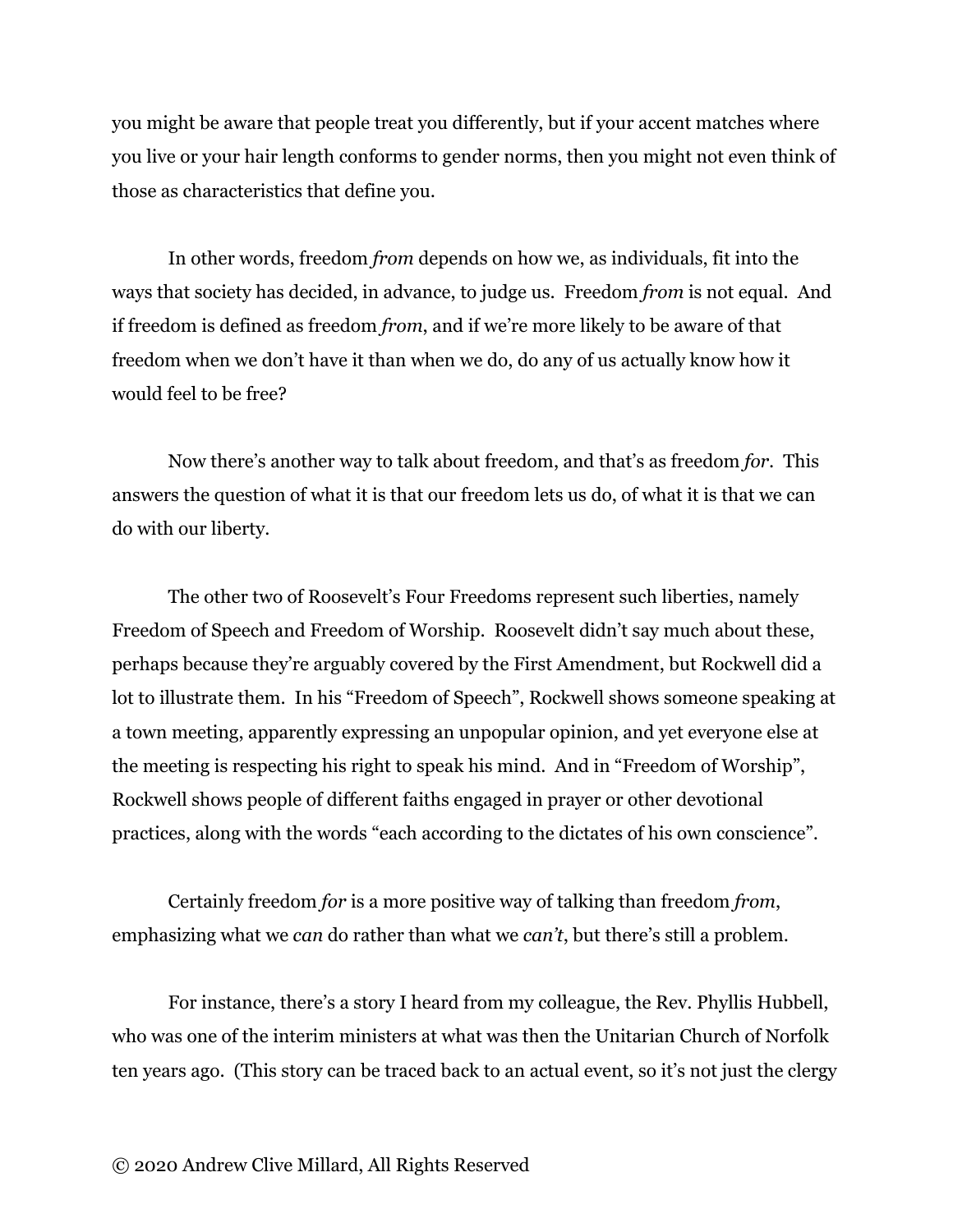version of an urban legend!) It concerns a man in a congregation, some decades ago now, who had found a way to exercise his freedom *for* in church, specifically a way to express his dislike of a sermon. He would stand  $up$   $-$  once he'd heard enough of the sermon to know he didn't like it  $-$  and slowly begin taking his clothes off. He would remove all of his clothing, one piece at a time, until he was completely naked. And then he would stand that way, waiting for the sermon to be finished, which I'm guessing may well have been sooner than the preacher had otherwise planned.

Such behavior may charitably be called bizarre, but what's most striking about the story isn't the man's behavior but the fact that nobody else in that congregation made him stop. Apparently they didn't want to infringe on his freedom to express himself.

In our own time, we can look to current events to see how freedom *for* and freedom *from* are complements. I'm thinking of the people who are protesting their state's "stay at home" orders, people who seem to be predominantly white, male and armed. As one friend commented, it's white fragility on full display. Aside from the fact that these protests are all apparently engineered for partisan purposes, the protesters are relying on their freedom  $for$  — their right to speech and assembly — to demand freedom *from* the "stay at home" orders. This shows, of course, that freedom *for* — in this case, protesting — is as unequal as freedom *from* . Just consider how protests by people of color have been handled. Consider the response to a single person of color who knelt to protest racism.

Now consider the nurses and other medical professionals who have gone up those protesting "stay at home" orders. They aren't demanding freedom *from* or freedom *for* , as such. I would say that they're taking a stand for freedom *with* , in that they represent their patients, their co-workers, their families and their communities who are impacted by the pandemic.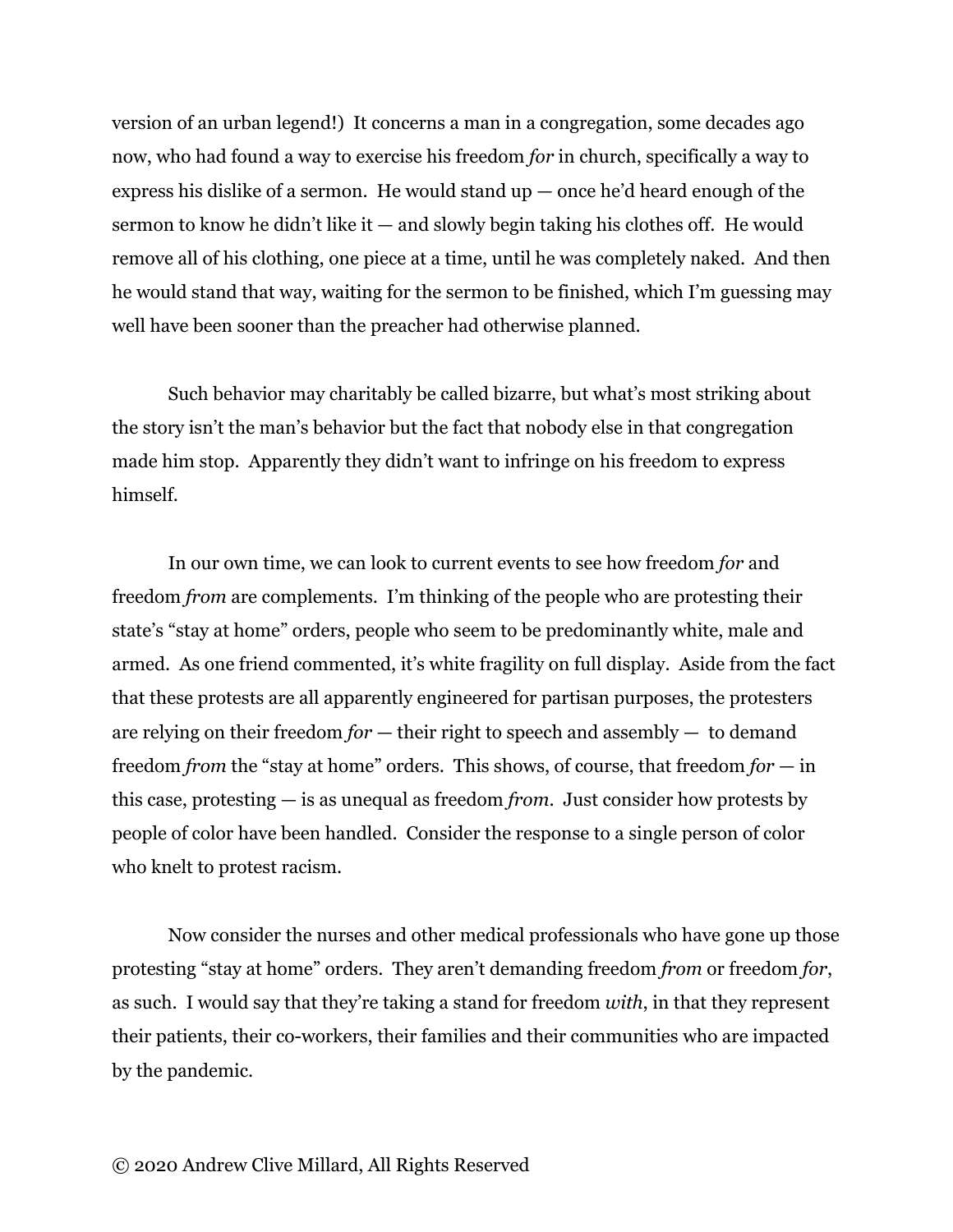This freedom *with*, I would argue, is closer to the true meaning of freedom, rather than how we often think of it as freedom *from* or even freedom *for* . When linguists trace the word "free" back through Old English, Anglo-Saxon and Germanic, for instance, they end up with the Proto-Indo-European root "\*pri", which actually means love. The word "friend" comes from this same root. In other words, our concepts of freedom and friendship are consequences of ideas going back thousands of years about what it means to love and to be loved. Freedom isn't really about us as individuals so much as it's about what we do and the choices we make in relationship to one another.

Think about Bree Newsome, who, almost five years ago, climbed the thirty-foot flagpole outside the South Carolina statehouse to remove the confederate flag. Not only did she do that for the cause of freedom *with* — for everyone who has been hurt by racism — but Newsome literally took that action with other people, a team who helped her train and who kept her safe while she was climbing.

This form of freedom — as freedom  $with$  — is what we mean by liberation. It recognizes that you're not free unless I'm free, too. It understands that your destiny is bound up with your neighbor's — and your doctor's and that of the person who delivers your mail and that of the person who stocks the supermarket shelves.

Now, although both "liberty" and "liberation" come from the Latin word for "free", here's how my late colleague, the Rev. Marjory Bowens-Wheatley, explains the difference between liberal and liberationist:

"The classical liberal vision seeks to make free, to provide opportunities for individuals to realize freedom, but stops short of confronting systems that stand in the way of freedom. By contrast, the liberationist vision sees structures of oppression as inhibitors of freedom and seeks new relationships that lead to freedom from oppression.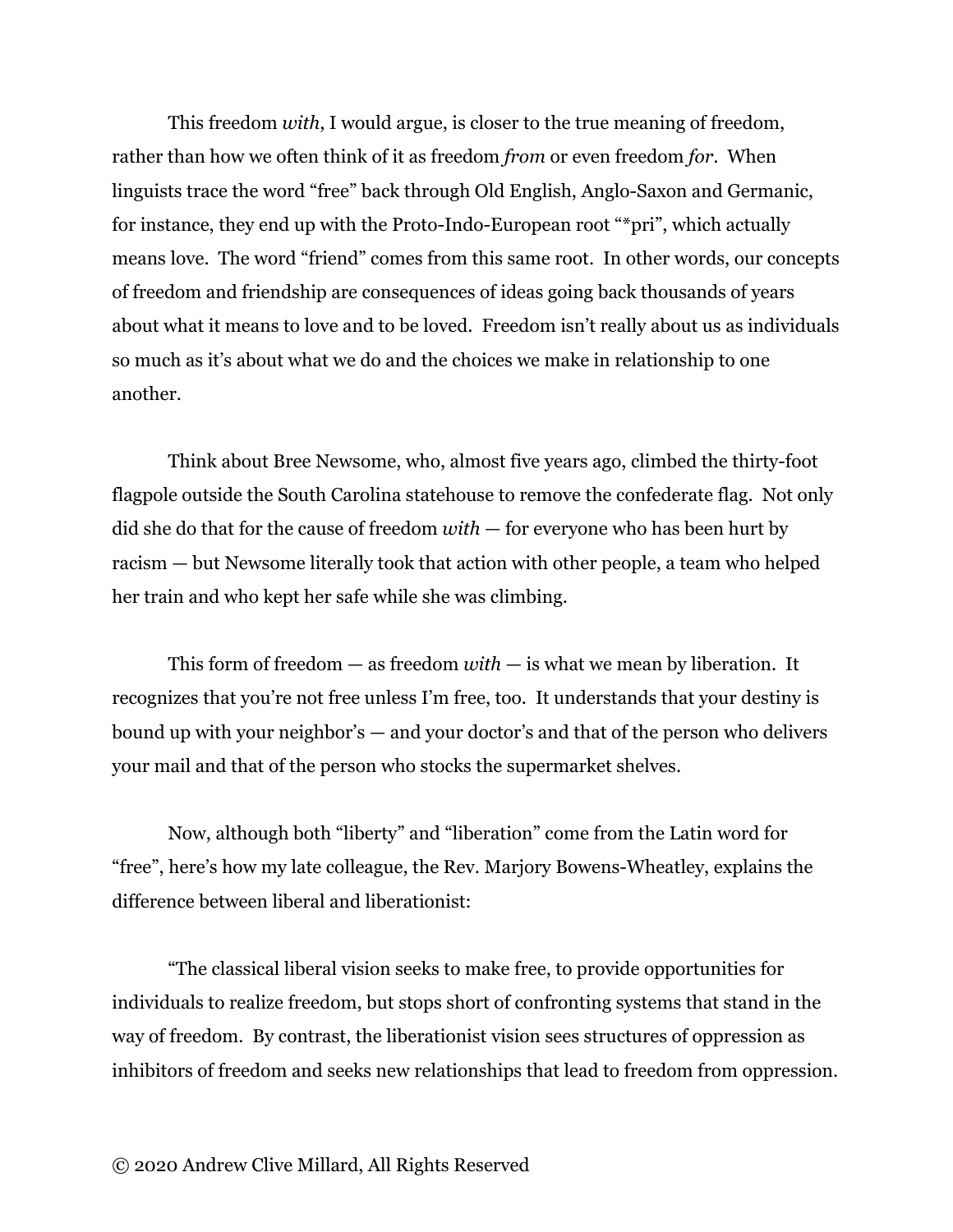The liberationist goal is to call society to account for social injustice and to transform oppressive social structures. Liberation theology seeks to restore right relationships. It is not a one-time event but recognizes the need for an on-going process of struggle to preserve and uphold freedom, justice and equality. Liberalism has a tendency to view freedom in the abstract. Liberationists get specific and ask the critical question: Freedom for whom to do what?"

Liberation is the only form of freedom that makes sense in light of the fact of our interdependence. As UU theologian Paul Rasor put it, each of us is not only connected to one another, but we are also completed in one another. Liberation recognizes that there is no such thing as individual freedom, whether *from* or *for* , but only freedom *with* everyone else. Or, as my colleague, the Rev. Theresa Soto, explained it "To the People Who Have Mistaken Freedom for Liberation", "inside you are entire Universes"; "to actually be free, you must [...] fight for the entire Universes inside of everyone else." And for emphasis, Soto writes, "Being free is not a license, but a promise."

During my time at First Unitarian in Albuquerque, the Senior Minister there, the Rev. Christine Robinson, told me about something that had happened there earlier in her ministry. There was a man who came to services and liked to sit in the front row, right where whoever was at the pulpit could see him. On the one hand, that's a good thing, because in most churches people avoid the front row, even when the Sanctuary is otherwise very full. On the other hand, this particular man, after getting settled in, liked to get really comfortable by taking off not only his shoes but also his socks. Thankfully, unlike the man in the other story, his disrobing ended there, only then he'd proceed to brush his teeth or trim his toenails. More than one guest preacher had not only lost their train of thought but had their railroad of comprehension pulled up for scrap metal when confronted with this man performing his ablutions right in front of the pulpit.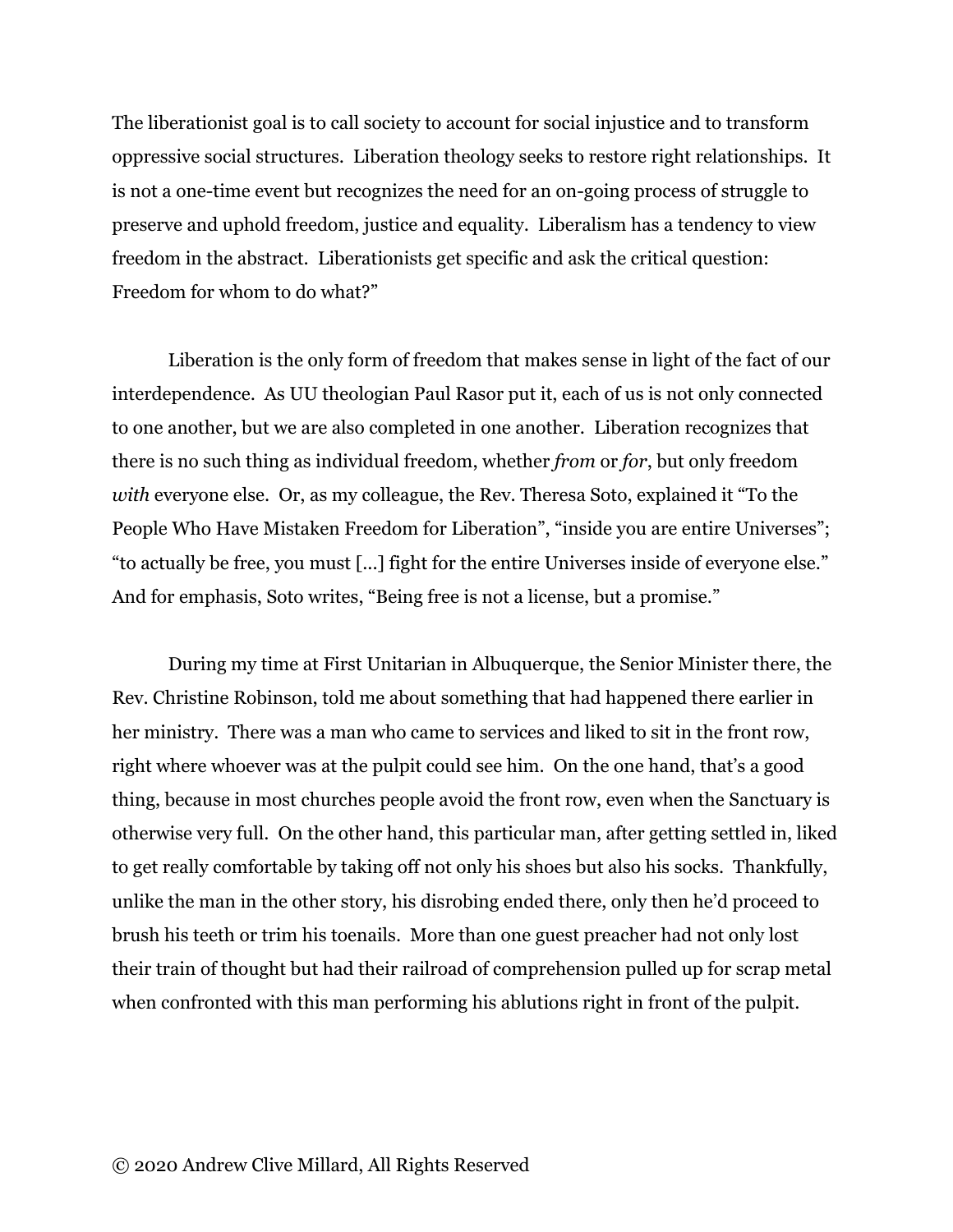Now, Albuquerque was a healthier congregation than the church that suffered the man who took his clothes off when he didn't like a sermon. Nobody in the latter case, remember, would confront the nudist because they didn't want to infringe on his freedom. But at Albuquerque, some members of the Board knew that they couldn't allow their man to continue to brush his teeth or trim his toenails in services, only they didn't know how to do that, at least at first.

Then they realized that the answer was right there in front of them. They could be true to themselves, they could practice their faith, they could live into their covenant, and they could seek freedom *with* one another. So the next Sunday morning, when they saw the man take his usual seat, the Board members went up front and sat next to him. They introduced themselves. They ask him his name. They asked him about himself, too, and they did so sincerely, out of a genuine desire to get to know him. And those Board members sat with him throughout the service, singing hymns with him and listening to the sermon with him. That Sunday, the man didn't take off his shoes and socks, nor did he brush his teeth or trim his toenails. At the end of the service, he thanked the Board members for sitting with him and for taking an interest in him. Then he left, and he never came back to First Unitarian again. And their Beloved Community grew, just a little bit more, into being.

I'm going to close with another story about liberation, though it's not usually presented that way. It's a parable about the difference between heaven and hell, when a seeker-after-wisdom receives the assistance of an angel.

First, the angel takes the seeker to a great banquet hall, with a table piled high with the most delicious foods imaginable. There are people seated around the table, but in spite of all the food, they are thin and pale, clearly hungry and unhappy. The angel says, "This is hell. Look closely." Then the seeker sees that the people are sitting where they can't reach the food except by using spoons with handles as long as yardsticks.